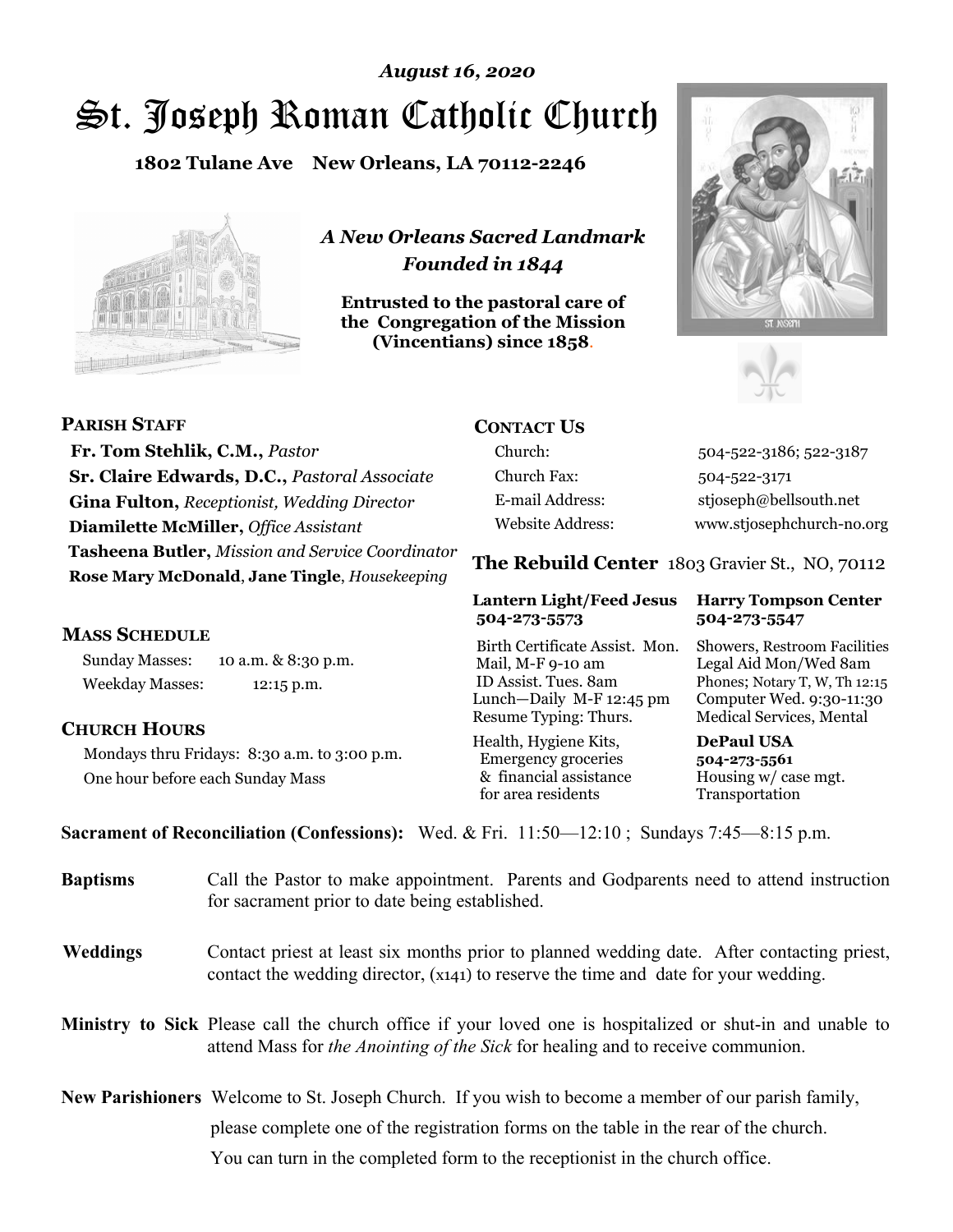## **The Twentieth Sunday of Ordinary Time August 16, 2020**



 **10:00 am Kathleen Gebbia; Mary Vardigan, DC +; Charlie Bassett +; Ken Kussmann;** 

 **8:30 pm Parishioners and Benefactors of St. Joseph Church M/M Schiro; Helen Wilson +** 

| Monday, August 17, 2020—                  | <b>Sunday, August, One in Faith #1092</b>                           |
|-------------------------------------------|---------------------------------------------------------------------|
| 12:15 am Bell Sisters +; Terri Connell +  | <b>READINGS FOR THE WEEK</b>                                        |
| Tuesday, August 18, 2020—St.              | Monday: Ez 24:15-24; Dt 32:18-21; Mt 19:16-22                       |
| $12:15$ am Henry Butler +                 | Tuesday:Ez 28:1-10; Dt 32:26-36; Mt 19:23-30                        |
| Wednesday, August 19, 2020—St. John Eudes | Wednesday: Ez 34:1-11; Ps 23:1-6; Mt 20:1-16                        |
| 12:15 am Luke Joseph Schiro               | Thursday: Ez 36:23-28; Ps 51:12-19; Mt 22:1-14                      |
| Thursday, August 20, 2020-St. Bernard     | Friday: Ez 37:1-14; Ps 107:2-9; Mt 22:34-40                         |
| $12:15$ am Guy Babin Jr. +                | Saturday: Ez 43:1-7; Ps 85:9-14; Mt 23:1-12                         |
| Friday, August 21, 2020—St. Pius X        | Sunday: Is 22:19-23; Ps 138:1-3, 6, 8;<br>Rom 11:33-36; Mt 16:13-20 |
| 12:15 am Holy Faith Jubilarians 2020      |                                                                     |

#### **YOUR PRAYERS ARE ASKED FOR THE FOLLOWING PARISHIONERS , WHO ARE IN NEED OF HEALING:**

 Dorothy Alexander, Jorge Arzuaga, Beatrice Augustin, Anthony Blaise, Clarke Bordelon, Lawrence & Mamie Brown, Angelle Campbell; John & Cindi Caron, Julianna Chevalier; Sue Dakote, Mary Duet, John & Kathleen Gebbia, Sylvia Daily-Powell, Joseph Delay, Terry Eggleston, Linda Elwood, Heather Faircloth, Frances Fiegler, Darrell & Ramona Ford, Donald Frazier, June & Mark Eiserloh, Shirley Gaither, Roselyn Hansen, John Hakanson, Sarah Hollier-Watkins, Marvin Johnston, Jim Karam, Bill Kroetz, Ken & Bette Kussman, Nowell Lacking, Landy Lanza, James Leung, Andrew Marino, Sara Marino, Karen McCoy, Donna Moore, Maura O'Donovan, CHF, Tina Roderfeld, Bernie Saul; Pippy Sanders, Louise Sonnier, Mel & Gaspar Schiro; Theard Simms, Fr. Tom Stehlik, CM, Virginia Stehlik, Malcolm Taylor, Jane Tonglet, Fritz & George Tripkovich, Corliss Truhill; Georgiana Prevost, Marion Vaughn, Juanita Ware, Cathleen Ward, Warren Webster, Mary Willis, Lynn Williams, C & JA Slocum.

#### **CATHOLIC LENS SERIES: LIVING THE GOSPEL IN A FRACTURED CULTURE** Join us!

The Catholic Community Foundation and Notre Dame Seminary are co-hosting the Fall 2020 Catholic Lens Series: Living the Gospel in a Fractured Culture. In the four-part series, speakers will explore the foundational principles that guide our Catholic mission of unity in the world and bring a message of hope and encouragement. The first event, Developing a Catholic Lens: The Church as a "Creative Minority," takes place on Wednesday, September 2, from 6:30 to 7:30 p.m. You may attend the series in-person or virtually. In-person events will be held at Schulte Auditorium at Notre Dame Seminary, and they will be socially-distanced with a 100 attendee maximum per event. Please see this flyer for more details. Registration is required. Click here to register for the events. Questions? Please contact Dr. Susie Veters at sveters@ccfnola.org or 504.596.3042.

#### **ARCHDIOCESAN NATURAL FAMILY PLANNING CLASSES**

With professional instruction, Natural Family Planning has proven itself to be safe, effective, and a moral way for couples to plan their families. It is a method which respects the meaning of human sexuality as God created it and thus marital love is enhanced and strengthened. The Office of Marriage and Family Life is offering a class series in the SymptoPro™ Method of Natural Family Planning. This series will be conducted by Kelly Donahue of the Archdiocese of New Orleans. This is a virtual class series utilizing Zoom. The dates of the class series are September 5, September 19, October 3 and October 31, 2020. The Zoom class hours are 1:00 p.m. – 3:00 p.m. The class on October 31, 2020 will be in-person rather than via Zoom. The cost is \$105.00 and includes all classes and materials. Preregistration is required. Register online https:// nolacatholicfla.regfox.com/sympto-thermal-nfpcourse.